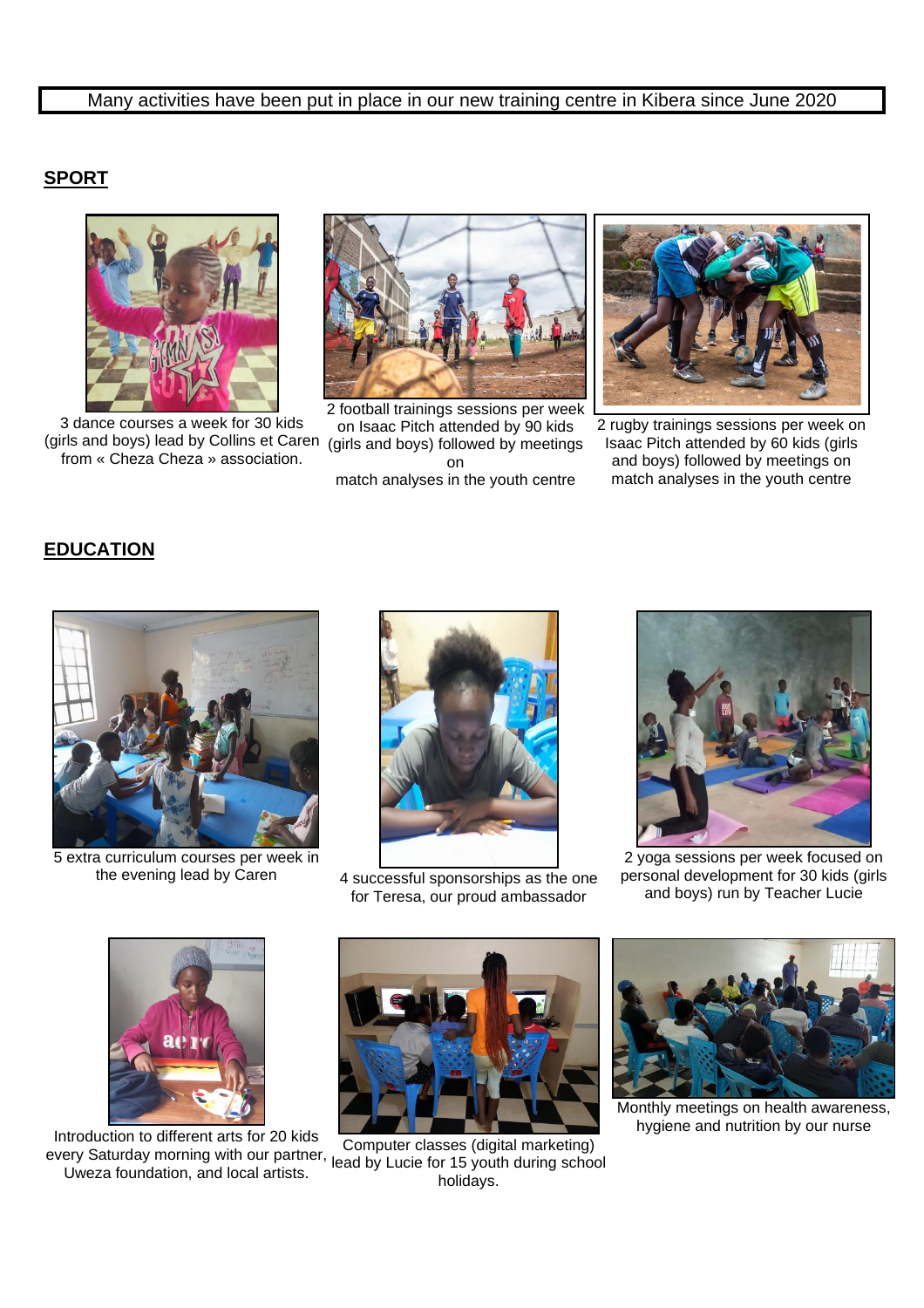### **SOCIAL**



Regular management lessons for 15 women to improve income from the tailoring shop with 4 new machines



Cleanings around the centre for a more sustainable environment and a better social cohesion



Weekly training sessions to produce reusable sanitary pads with Aruna from «Together for Better» association



Tree planting for a greener area and cleaner paths = concrete actions to finalize the courses on sustainable development



More than 300 reusable sanitary pads made since November 2021 – on top of awareness sessions about hygiene



Introductions to compost organised by Jakline, a very active woman



Trainings to increase female entrepreneurship for 10 mothers with our local partner «Zuri Initiative»



Some French courses will resume soon in our special language room for 60 youth with Alliance Française Nairobi as a precious partner to prepare A1 and A2 certificates and increase job opportunities

**HAPPY WORLD !**